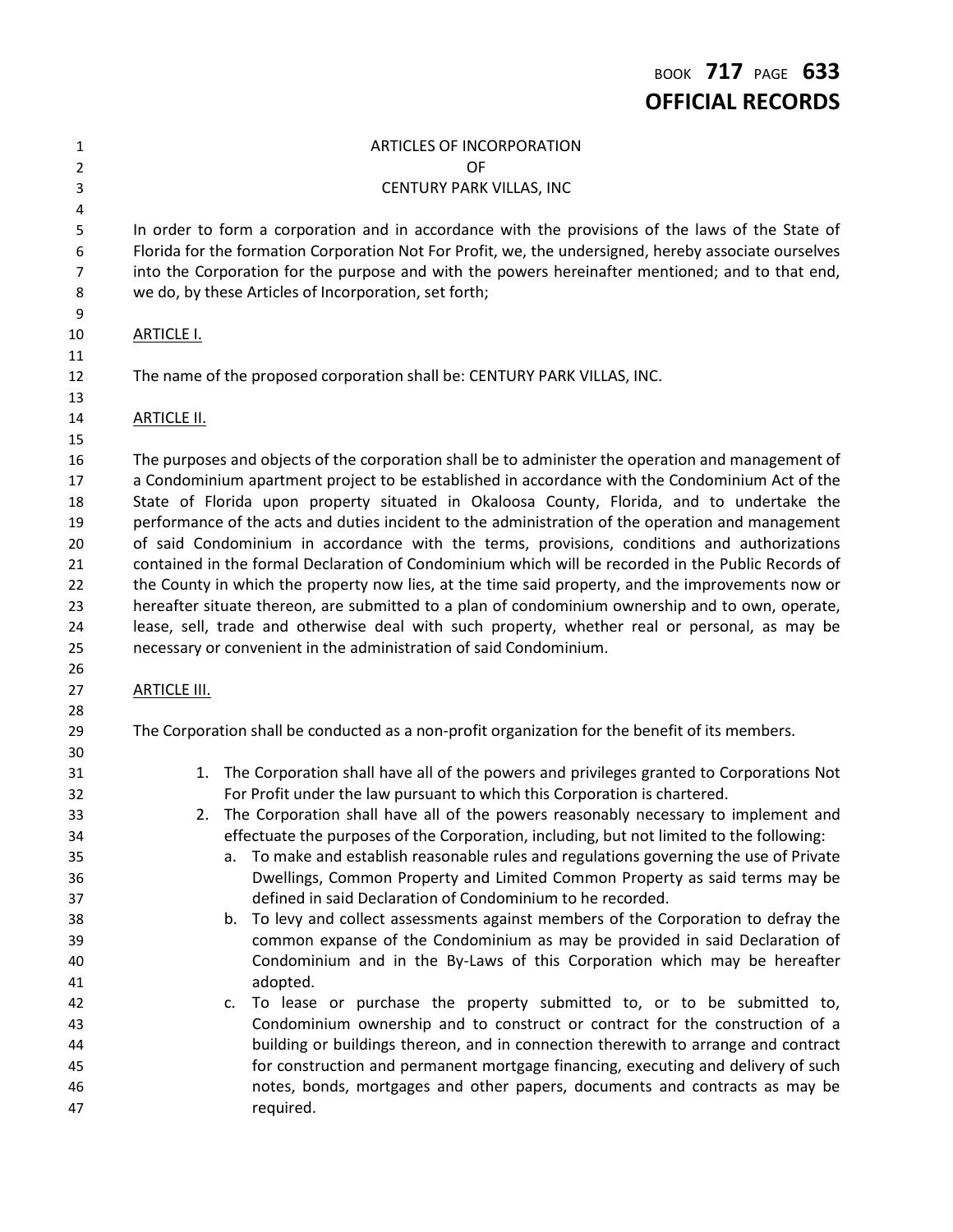# BOOK **717** PAGE **634 OFFICIAL RECORDS**

| 48       |                    | d. To maintain, repair, replace, operate and manage the condominium and the                                                                                                        |  |
|----------|--------------------|------------------------------------------------------------------------------------------------------------------------------------------------------------------------------------|--|
| 49       |                    | property comprising same, including the right to reconstruct improvements after                                                                                                    |  |
| 50       |                    | casualty and to make further improvements of the Condominium property.                                                                                                             |  |
| 51       |                    | To contract for the management of the Condominium and to delegate to the party<br>e.                                                                                               |  |
| 52       |                    | contracted with, all of the powers and duties of the Association except those which                                                                                                |  |
| 53       |                    | may be required by the Declaration of Condominium to have approval of the Board                                                                                                    |  |
| 54       |                    | Directors or Membership of the Corporation.                                                                                                                                        |  |
| 55       |                    | To enforce the provisions of said Declaration of Condominium, these Articles of<br>f.                                                                                              |  |
| 56       |                    | Incorporation, the By-Laws of the Corporation which may be hereafter adopted, and                                                                                                  |  |
| 57       |                    | the rules and regulations governing the use of said condominium as same may be                                                                                                     |  |
| 58       |                    | hereafter established.                                                                                                                                                             |  |
| 59       |                    | To exercise, undertake end accomplish all of the rights, duties, and obligations<br>g.                                                                                             |  |
| 60       |                    | which may be granted to or imposed upon the Corporation pursuant to the                                                                                                            |  |
| 61       |                    | Declaration of Condominium aforementioned.                                                                                                                                         |  |
| 62       | <b>ARTICLE IV.</b> |                                                                                                                                                                                    |  |
| 63       |                    |                                                                                                                                                                                    |  |
| 64       |                    | The qualification of the members, the manner of their admission to membership and voting by                                                                                        |  |
| 65       |                    | members shall be as follows;                                                                                                                                                       |  |
| 66       |                    | 1. Until the recordation of the Declaration of Condominium, the Membership of the                                                                                                  |  |
| 67       |                    | Corporation shall be comprised of the subscribers to these Articles, or their assigns,                                                                                             |  |
| 68       |                    | each of which subscribers, or his assigns, shall be entitled to cast one vote on all matters                                                                                       |  |
| 69       |                    | on which the membership shall be entitled to vote.                                                                                                                                 |  |
| 70       |                    | 2. After the tiling of a Declaration of Condominium, the owners of all Private Dwellings in                                                                                        |  |
| 71       |                    | the Condominium shall members of the Corporation, and no other persons or entities                                                                                                 |  |
| 72       |                    | shall he entitled to membership.                                                                                                                                                   |  |
| 73       | 3.                 | Membership in the Corporation shall be established by the acquisition of fee title to a                                                                                            |  |
| 74       |                    | Private Dwelling in the Condominium, whether by conveyance, devise, judicial decree or                                                                                             |  |
| 75       |                    | otherwise, and the membership of any party shall be automatically terminated upon his                                                                                              |  |
| 76       |                    | being divested of all title to or his entire fee interest in any Private Dwelling, except that<br>nothing herein contained shall be construed as terminating the membership of any |  |
| 77       |                    | party who may own a fee ownership interest in two or more Private Dwellings, so long                                                                                               |  |
| 78<br>79 |                    | as such party shall retain title to a fee ownership interest in any Private Dwelling.                                                                                              |  |
| 80       |                    | 4. The interest of a member in the funds and assets of the Corporation cannot be assigned,                                                                                         |  |
| 81       |                    | hypothecated or transferred in any manner, except as an appurtenance to his Private                                                                                                |  |
| 82       |                    | Dwellings. The funds and assets or the Corporation shall be held or used for the benefit                                                                                           |  |
| 83       |                    | or the Membership and for the purposes authorized herein, in the Declaration of                                                                                                    |  |
| 84       |                    | Condominium, and in the By-Laws which may be hereafter adopted.                                                                                                                    |  |
| 85       |                    | 5. On all matters on which the Membership shall be entitled to vote, there shall be only                                                                                           |  |
| 86       |                    | one vote for each Private Dwelling in the Condominium, which vote may be exercised or                                                                                              |  |
| 87       |                    | cast by the owner or owners of each Private Dwelling in such a manner as may be                                                                                                    |  |
| 88       |                    | provided in the By-Laws hereafter adopted by the Corporation. Should any member own                                                                                                |  |
| 89       |                    | more than one Private Dwelling, such member shall be entitled to exercise or cast as                                                                                               |  |
| 90       |                    | many votes as he owns Private Dwellings, in the manner provided by said By-Laws.                                                                                                   |  |
| 91       |                    |                                                                                                                                                                                    |  |
| 92       | <b>ARTICLE V.</b>  |                                                                                                                                                                                    |  |
| 93       |                    |                                                                                                                                                                                    |  |
| 94       |                    | The Corporation shall have perpetual existence.                                                                                                                                    |  |
|          |                    |                                                                                                                                                                                    |  |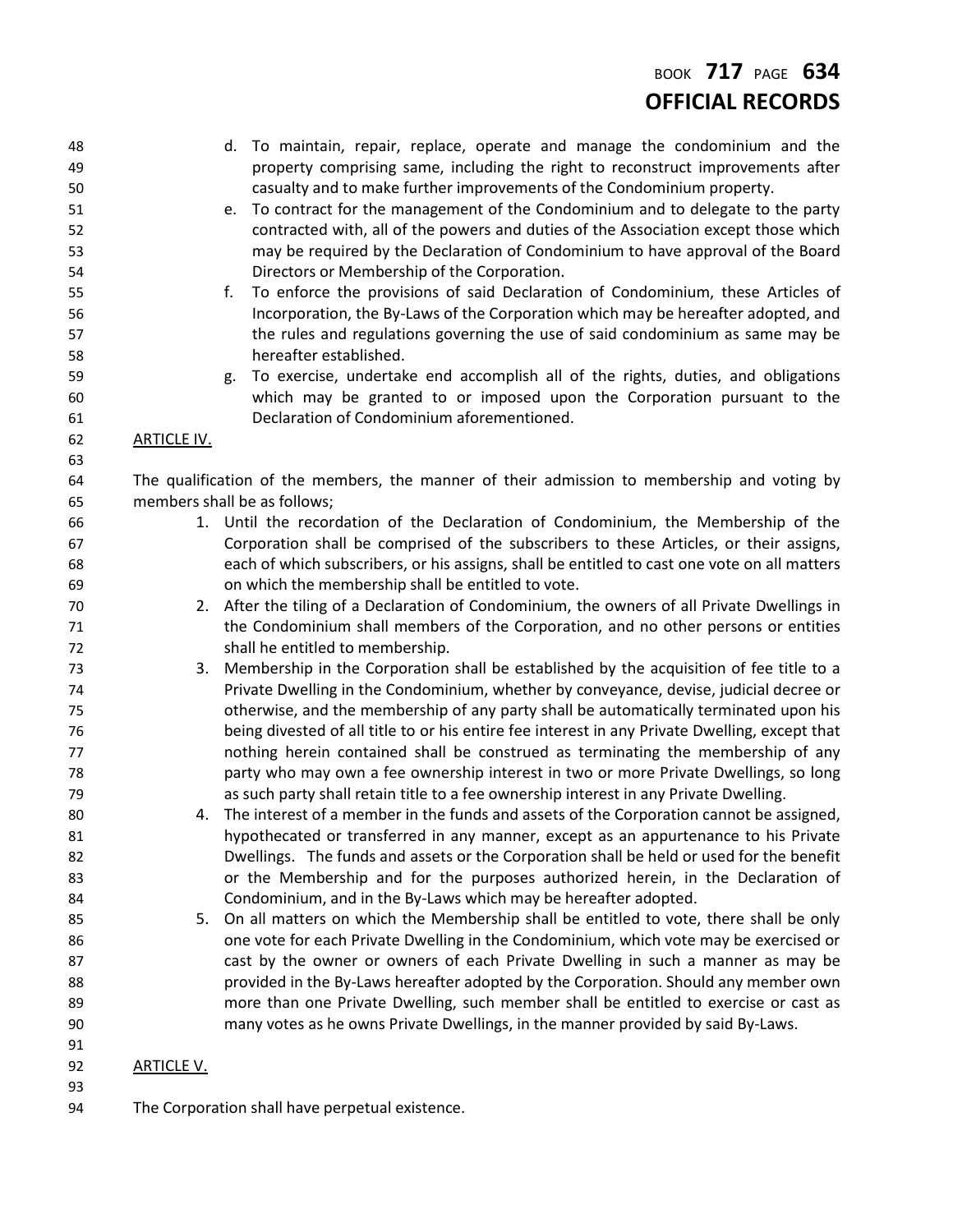# BOOK **717** PAGE **635 OFFICIAL RECORDS**

#### ARTICLE VI.

 97 The principal office of the Corporation shall be located at 201 W. Park Ave., Suite 100, Tallahassee Fla., but the corporation may maintain offices and transact business in such other places within or without the State of Florida as may from time to time be designated by the Board of Directors.

101 ARTICLE VII.

 The affairs of the Corporation shall be managed by the President of the Corporation assisted by the Vice Presidents, Secretary and Treasurer, and, if any, the Assistant Secretaries and Assistant Treasurers, subject to the directions of the Board of Directors. The Board or Directors, or the President, with the approval of the Board of Directors, may employ a Managing Agent and/or such other managerial and supervisory personnel or entities to administer or assist in the administration of the operation and management of the Condominium, and the affairs of the Corporation, and any such person or entity may be so employed without regard to whether such person or entity is a member of the Corporation or a Director or Officer of the Corporation, as the case may be.

### **ARTICLE VIII.**

 The number of the members of the first Board of Directors at the Corporation shall be not less than three (3) nor more than nine (9). The number of members and their election shall be as provided 116 from time to time by the By-Laws of the Corporation.

### ARTICLE IX.

 The Board of Directors shall elect a President, Secretary, and Treasurer, and as many Vice Presidents, and Assistant Secretaries and Assistant Treasurers as the Board of Directors shall determine. The President and Vice President shall be elected from among the membership of the Board of Directors, but no other officer need be a Director. The same officer may hold two offices, the duties of which are not compatible; provided, however, that the office of President and Vice President shall not be held by the same person, nor shall be the office of President and Secretary or Assistant Secretary be held by the same person.

### 128 ARTICLE X.

 The names and post office addressees of the first Board of Directors who, subject to these Articles of Incorporation, the By-Laws, and the laws of the State of Florida, shall hold office for the first year of the Corporation's existence, or until their successors are elected and have qualified, are as follows:

| 134 | Robert E. Lookabaugh | 201 W. Park Avenue, Suite 100    |
|-----|----------------------|----------------------------------|
| 135 |                      | Tallahassee, Florida 32301       |
| 136 |                      |                                  |
| 137 | Jane D. Lookabaugh   | 201 W. Park Avenue, Suite 100    |
| 138 |                      | Tallahassee, Florida 32301       |
| 139 |                      |                                  |
| 140 | J. Platt Roberts     | 720 N. Beal Parkway              |
| 141 |                      | Fort Walton Beach, Florida 32548 |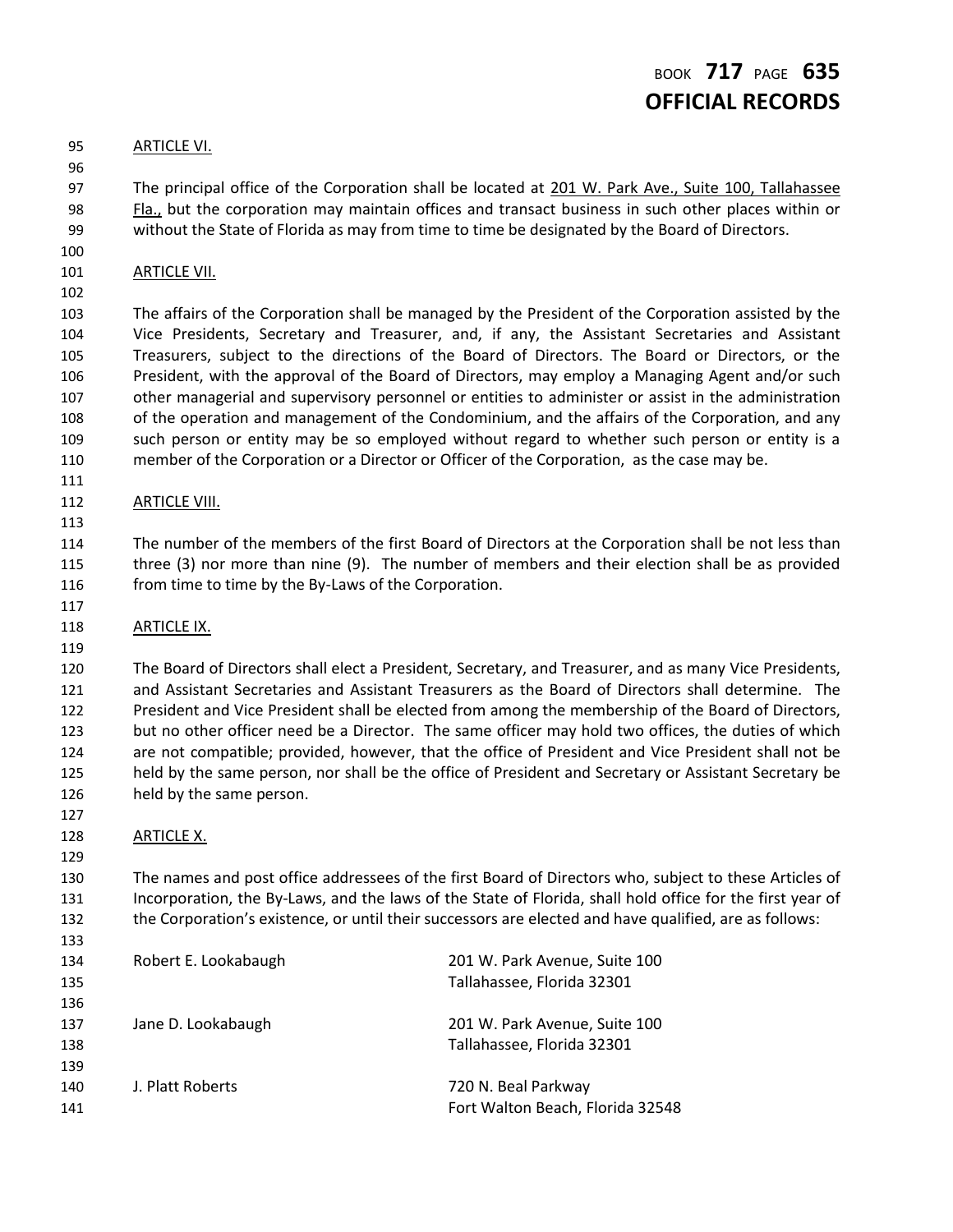# BOOK **717** PAGE **636 OFFICIAL RECORDS**

| <b>ARTICLE XI.</b>                    |                                                                                                                                                                                                                                                                                                                                                                                                                                                                                                                                                                                                                                                                                                                                                                                                                                                                                                                                                                                                                                                                                                                                                      |
|---------------------------------------|------------------------------------------------------------------------------------------------------------------------------------------------------------------------------------------------------------------------------------------------------------------------------------------------------------------------------------------------------------------------------------------------------------------------------------------------------------------------------------------------------------------------------------------------------------------------------------------------------------------------------------------------------------------------------------------------------------------------------------------------------------------------------------------------------------------------------------------------------------------------------------------------------------------------------------------------------------------------------------------------------------------------------------------------------------------------------------------------------------------------------------------------------|
|                                       | The names and addresses of the subscribers to these Articles of Incorporation are as follows:                                                                                                                                                                                                                                                                                                                                                                                                                                                                                                                                                                                                                                                                                                                                                                                                                                                                                                                                                                                                                                                        |
| Robert E. Lookabaugh                  | 201 W. Park Avenue, Suite 100<br>Tallahassee, Florida 32301                                                                                                                                                                                                                                                                                                                                                                                                                                                                                                                                                                                                                                                                                                                                                                                                                                                                                                                                                                                                                                                                                          |
| Jane D. Lookabaugh                    | 201 W. Park Avenue, Suite 100<br>Tallahassee, Florida 32301                                                                                                                                                                                                                                                                                                                                                                                                                                                                                                                                                                                                                                                                                                                                                                                                                                                                                                                                                                                                                                                                                          |
| J. Platt Roberts                      | 720 N. Beal Parkway<br>Fort Walton Beach, Florida 32548                                                                                                                                                                                                                                                                                                                                                                                                                                                                                                                                                                                                                                                                                                                                                                                                                                                                                                                                                                                                                                                                                              |
| <b>ARTICLE XII.</b>                   |                                                                                                                                                                                                                                                                                                                                                                                                                                                                                                                                                                                                                                                                                                                                                                                                                                                                                                                                                                                                                                                                                                                                                      |
| Incorporation shall be the following: | The officers of the Corporation who shall serve until the first election under these Articles of                                                                                                                                                                                                                                                                                                                                                                                                                                                                                                                                                                                                                                                                                                                                                                                                                                                                                                                                                                                                                                                     |
| Robert E. Lookabaugh                  | <b>President and Treasure</b>                                                                                                                                                                                                                                                                                                                                                                                                                                                                                                                                                                                                                                                                                                                                                                                                                                                                                                                                                                                                                                                                                                                        |
| Jane D. Lookabaugh                    | Vice President and Secretary                                                                                                                                                                                                                                                                                                                                                                                                                                                                                                                                                                                                                                                                                                                                                                                                                                                                                                                                                                                                                                                                                                                         |
| <b>ARTICLE XIII.</b>                  |                                                                                                                                                                                                                                                                                                                                                                                                                                                                                                                                                                                                                                                                                                                                                                                                                                                                                                                                                                                                                                                                                                                                                      |
|                                       | The original By-Laws of the Corporation shall be adopted by a majority vote of the members of the<br>Corporation present at a meeting of members at which a majority of the membership is present, and<br>thereafter, such By-Laws may be altered or rescinded only in such manner as said By-Laws provide.                                                                                                                                                                                                                                                                                                                                                                                                                                                                                                                                                                                                                                                                                                                                                                                                                                          |
| <b>ARTICLE XIV.</b>                   |                                                                                                                                                                                                                                                                                                                                                                                                                                                                                                                                                                                                                                                                                                                                                                                                                                                                                                                                                                                                                                                                                                                                                      |
| Officer may be entitled.              | Every Director and every officer of the Corporation shall be indemnified by the Corporation against<br>all expenses and liabilities, including counsel fees, reasonably incurred by or imposed upon him in<br>connection with any proceeding to which he may be a party, or in which, he may become involved,<br>by reason of his being or having been a Director or officer of the Corporation, whether or not he is a<br>Director or officer at the time such expenses are incurred, except in such cases wherein the Director<br>or officer is adjudged guilty of willful misfeasance or malfeasance in the performance of his duties;<br>provided that in the event of any claim for reimbursement or indemnification hereunder based upon<br>a settlement by the Director or officer seeking such reimbursement or indemnification, the<br>indemnification herein shall apply only if the Board of Directors approves such settlement and<br>reimbursement as being in the best interests of the Corporation. The foregoing right of<br>indemnification shall be in addition to and not exclusive of all other rights to which such Director or |
| <b>ARTICLE XV.</b>                    |                                                                                                                                                                                                                                                                                                                                                                                                                                                                                                                                                                                                                                                                                                                                                                                                                                                                                                                                                                                                                                                                                                                                                      |
|                                       | An Amendment or Amendments to these Articles of Incorporation may be proposed by the Board of                                                                                                                                                                                                                                                                                                                                                                                                                                                                                                                                                                                                                                                                                                                                                                                                                                                                                                                                                                                                                                                        |

Directors of the Corporation acting upon a vote of the majority of the Directors, or by a majority vote